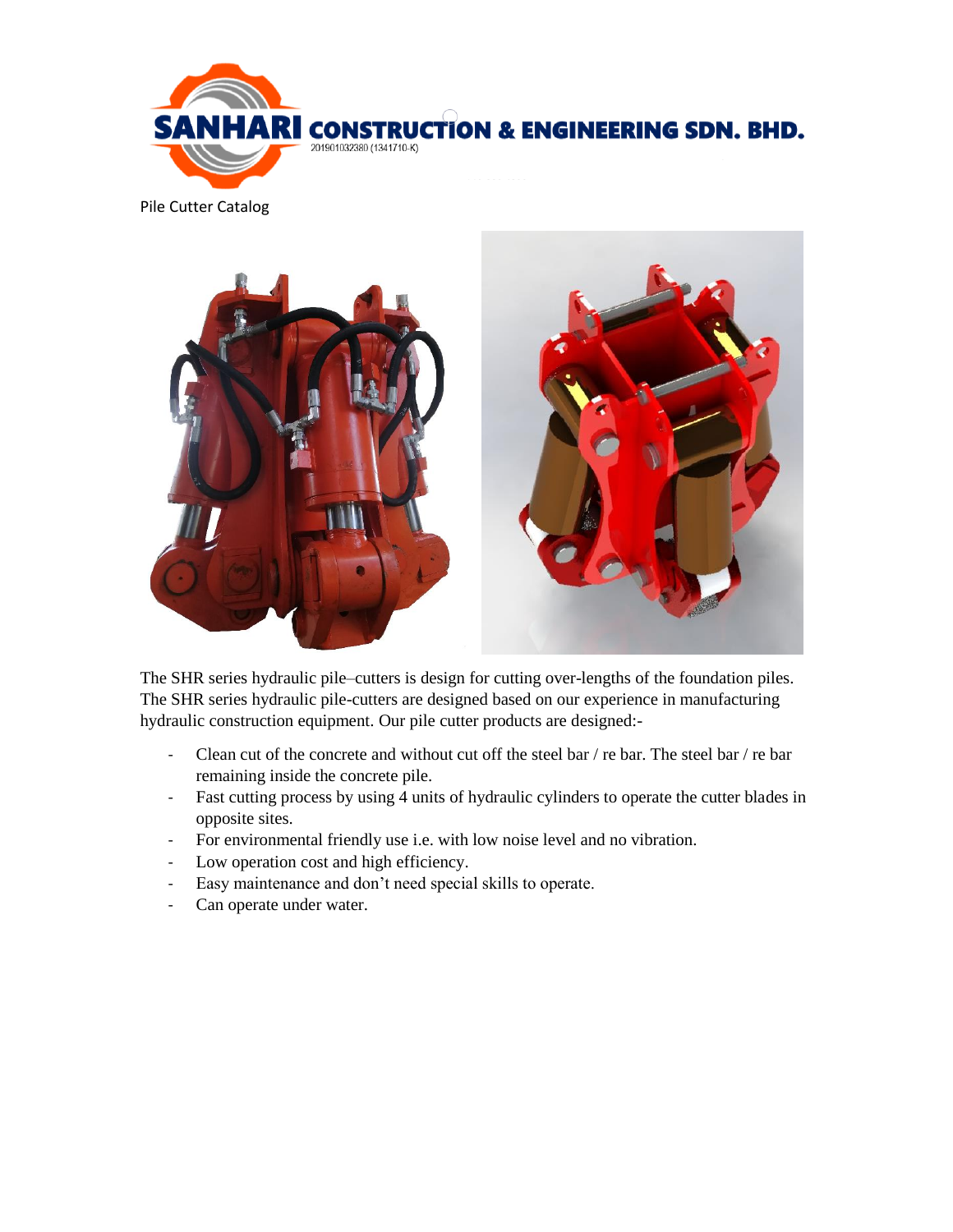

We designed the pile-cutter according to the variety size of the pile dimension.

| <b>Technical Specifications</b> |                      |            |  |                   |  |  |  |  |
|---------------------------------|----------------------|------------|--|-------------------|--|--|--|--|
| <b>Pile Cutter Series</b>       | Pile Dimension range | Pile Shape |  | Number of Re-bars |  |  |  |  |
|                                 | mm (inch)            |            |  |                   |  |  |  |  |
| SHR <sub>1</sub>                | $100 - 200$          | Square     |  | 4                 |  |  |  |  |
|                                 | $(5-8)$              |            |  |                   |  |  |  |  |
| SHR <sub>2</sub>                | $200 - 250$          | Square     |  | $\overline{4}$    |  |  |  |  |
|                                 | $(8 - 10)$           |            |  |                   |  |  |  |  |
| SHR <sub>3</sub>                | $250 - 320$          | Square     |  | $\overline{4}$    |  |  |  |  |
|                                 | $(10-12)$            |            |  |                   |  |  |  |  |
| SHR <sub>4</sub>                | 300-350              | Square     |  | 4                 |  |  |  |  |
|                                 | $(12 - 14)$          |            |  |                   |  |  |  |  |

The dimension of the Pile- Cutter



| Dimension of the Pile- Cutter |      |      |                 |                  |        |  |  |  |
|-------------------------------|------|------|-----------------|------------------|--------|--|--|--|
| Pile Cutter                   | A mm | B mm | C <sub>mm</sub> | $D \, \text{mm}$ | $E$ mm |  |  |  |
| Series                        |      |      |                 |                  |        |  |  |  |
| SHR <sub>1</sub>              | 584  | 230  | 241             | 774              | 823    |  |  |  |
| SHR <sub>2</sub>              | 595  | 275  | 268             | 845              | 823    |  |  |  |
| SHR <sub>3</sub>              | 616  | 320  | 345             | 1152             | 1072   |  |  |  |
| SHR <sub>4</sub>              | 709  | 370  | 420             | 1362             | 209    |  |  |  |

Note: The dimension is used for references, the final dimension may change to meet the site working condition.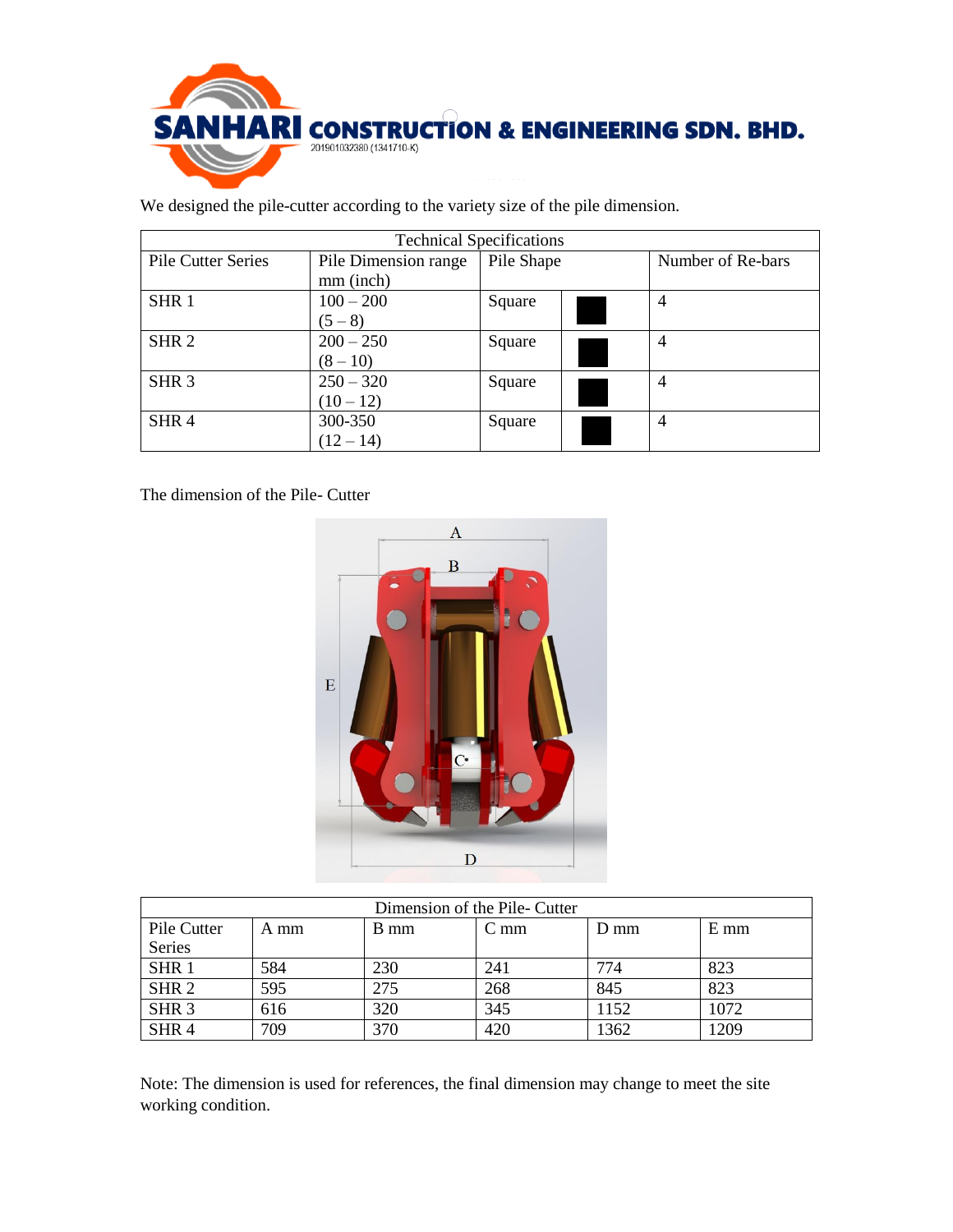



Photo: Hydraulic Pile Cutter c/w Hydraulic Hoses